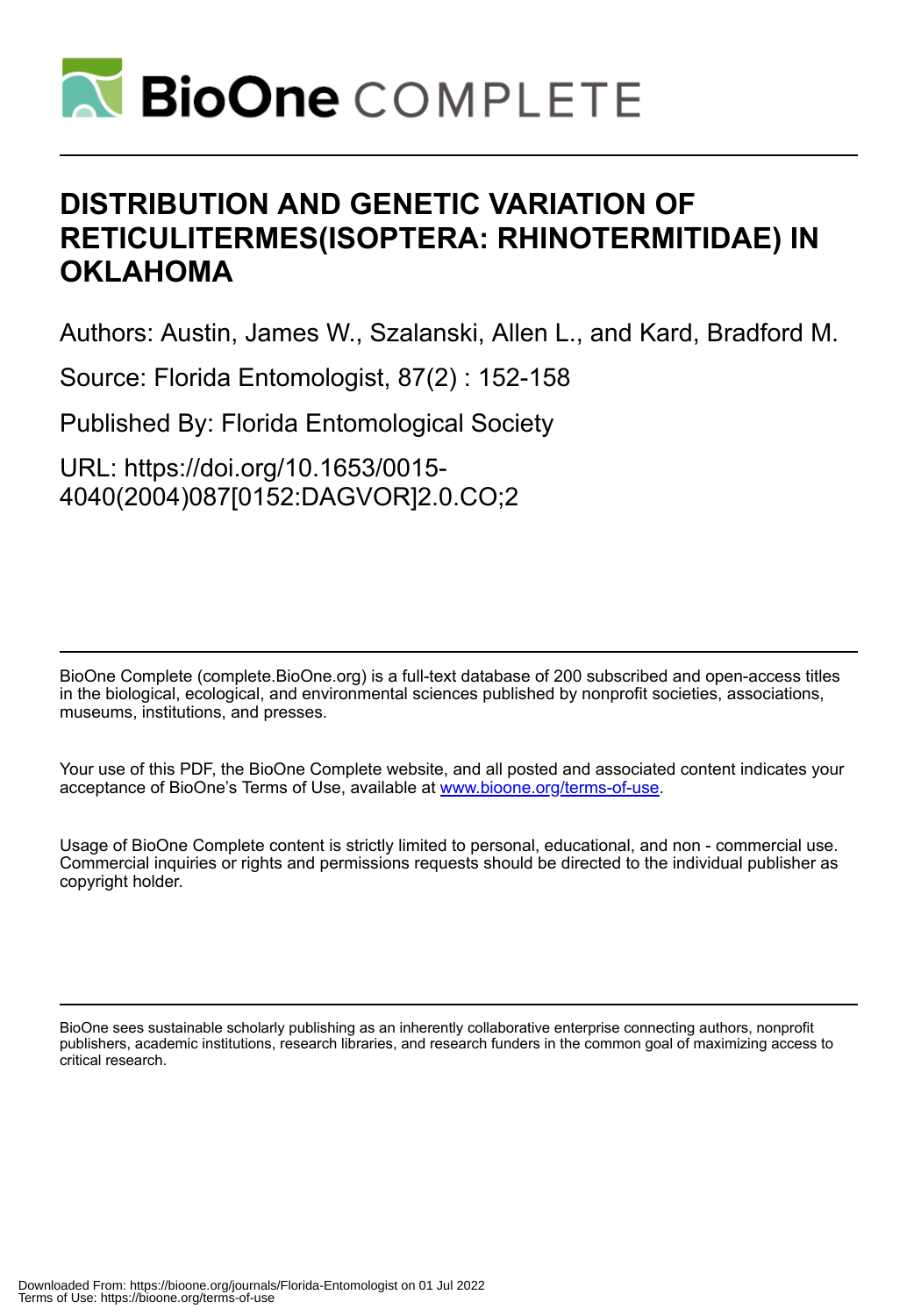# DISTRIBUTION AND GENETIC VARIATION OF *RETICULITERMES* (ISOPTERA: RHINOTERMITIDAE) IN OKLAHOMA

 $\,$ JAMES W. AUSTIN $^1\!,\rm$  Allen L. Szalanski $^1$  and Bradford M. Kard $^2$ 1 Department of Entomology, University of Arkansas, Fayetteville, AR 72701 (e-mail: aszalan@uark.edu)

2 Department of Entomology and Plant Pathology, Oklahoma State University, Stillwater, OK 74078

# ABSTRACT

Sequencing of a portion of the mitochondrial DNA 16S gene was undertaken to determine genetic variation and distribution of *Reticulitermes* in Oklahoma. From 16 Oklahoma counties, 43 *R. flavipes*, four *R. hageni*, one *R. virginicus*, and seven *R. tibialis* samples were collected, identified and subjected to DNA sequencing. No genetic variation was observed in *R. virginicus*, while two haplotypes were observed in *R. hageni*, four in *R. tibialis*, and 10 for *R. flavipes*. Among the 10 *R. flavipes* haplotypes, nine nucleotides were variable and genetic variation ranged from 0.2 to 1.4%. Phylogenetic analysis revealed several minor relationships within *R. tibialis* and *R. flavipes*; however, there was no apparent geographical association to the haplotypes. The high amount of genetic variation, but a lack of geographically distinct haplotypes in *R. flavipes*, indicate that this termite species has been distributed randomly in Oklahoma by humans due to its association with structures.

Key Words: 16S, DNA sequence, genetic variation, population genetics, *Reticulitermes*, termite.

#### **RESUMEN**

Se llevo a cabo la secuenciación del una porción del gen 16S de ADN mitocondrial para determinar la variación genética y distribución de *Reticulitermes* en Oklahoma. De los 16 condados de Oklahoma, 43 *R. flavipes*, cuatro *R. hageni*, un *R. virginicus*, y siete *R. tibialis* muestras fueron recolectadas, identificadas y sujetas a la secuenciación de ADN. Ningún variación genética fue observada en *R. virginicus*, mientras que dos haplotipos fueron observados en *R. hageni*, cuatro en *R. tibialis*, y 10 en *R. flavipes*. Entre los 10 haplotipos de *R. flavipes*, nueve nucleótidos varian y la variación genética fue de 0.2 hasta 1.4%. Un analisis filogenético reveló una relacion menor entre *R. tibialis* y *R. flavipes*; sin embargo, no habia una asociación geográfica aparente entre los haplotipos. La cantidad mas alta de variación genética, junta con la falta de haplotipos distintos geográficos en *R. flavipes*, indica que esta especie de termita ha sida distribuida al azar en Oklahoma por humanos debido a su asociación con estructuras.

Subterranean termites in the genus *Reticulitermes* Holmgren belong to the Isopteran family Rhinotermitidae and contain some of the most destructive and damaging termite species with respect to their wood feeding preference. The four principal subterranean termite species in the United States are the eastern subterranean termite *Reticulitermes flavipes* (Kollar), the arid subterranean termite *R. tibialis* Banks, and the dark-southern subterranean termite *R. virginicus* (Banks). Ninety percent of the termite control business in the United States involves these four *Reticulitermes* species plus *Coptotermes formosanus* (Shiraki) (Forschler & Lewis 1997). In Oklahoma, subterranean termites (Isoptera: Rhinotermitidae) are found throughout the state and cause millions of dollars in structural damage every year. The probability that termites will attack a wooden structure within 10 to 20 years after construction is greater than 70% in Oklahoma (Criswell & Pinkston 2001). While the total economic impact of *Reticulitermes* spp. in Oklahoma

is uncertain, anecdotal accounts of their presence and destructive activities within urban areas have been documented (Affeltranger et al. 1987; Anonymous 2001a).

Recently, Brown et al. (2004) conducted a study involving species identification and distribution, and wood consumption rates of termites collected from over 200 sites in Oklahoma using in-ground and surface-ground boards. The most abundant naturally occurring termite species found were in the genus *Reticulitermes*. *Reticulitermes flavipes*, the light-southern subterranean termite *R. hageni* Banks, *R. tibialis*, and *R. virginicus* are known from Oklahoma (Weesner 1965). Presently, the K.C. Emerson Entomology Museum at Oklahoma State University, Stillwater, Oklahoma has 25 *Reticulitermes* specimens of which only 13 have been identified to species (all *Reticulitermes flavipes*). *Reticulitermes* spp. have been reported from less than 25 counties in Oklahoma (out of 75 total) (Anonymous 1999; Anonymous 2000; Anonymous 2001b; Anonymous 2002).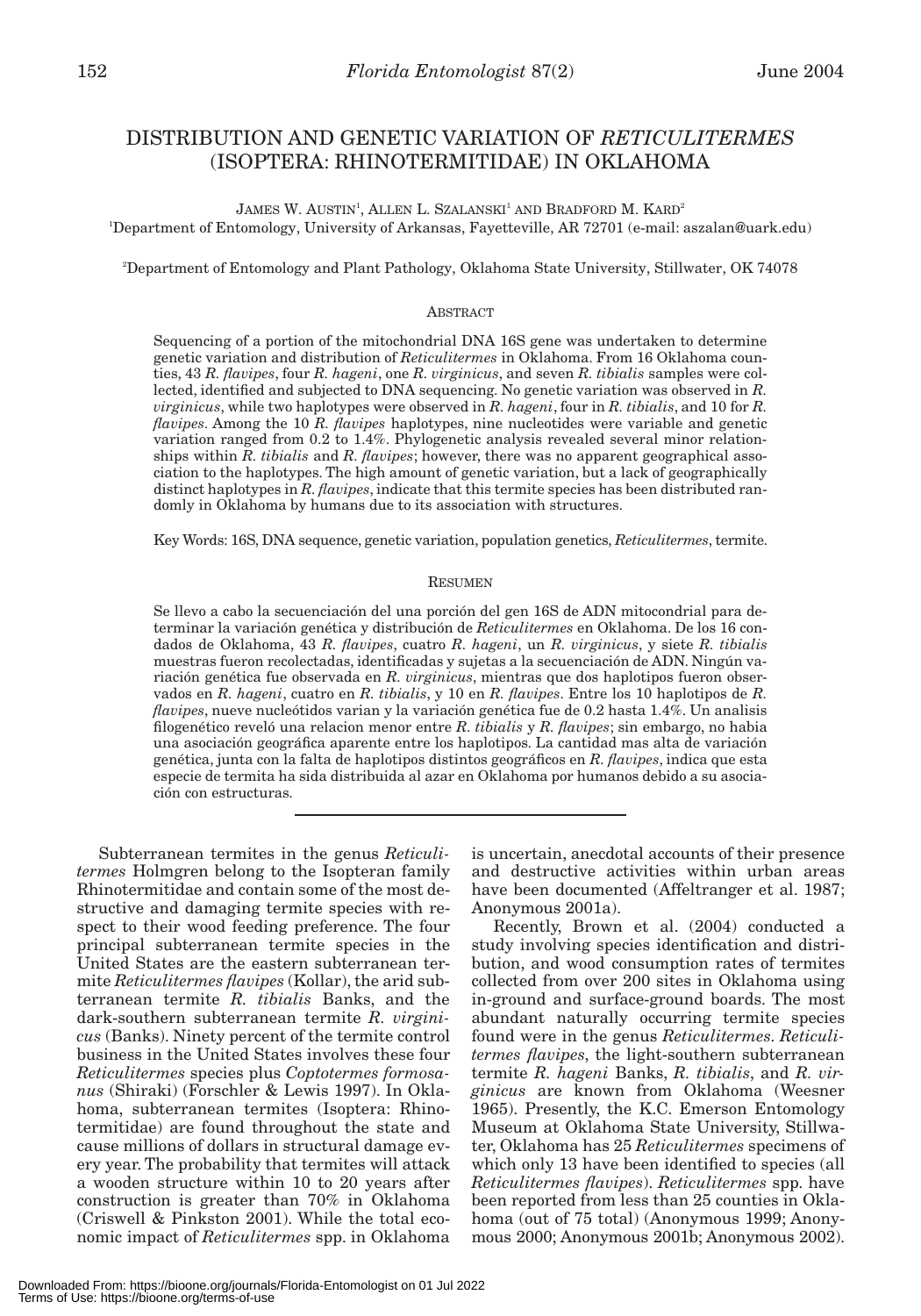Oklahoma probably has a similar complement of *Reticulitermes* species as found in states with which it has contiguous borders and where surveys have or will be conducted given that they are in the same geographical area with similar climates and habitats with no geographical barriers (Howell et al. 1987; Wang & Powell 2001; Messenger et al. 2002; Austin et al. 2004).

Correctly identifying termites is important because different control methods and strategies may be used depending on the target species. Identifying termite workers to species is difficult, and identifying soldiers is sometimes inaccurate because precise measurements are required and overlap may occur between species (Scheffrahn & Su 1994). Difficulties can arise in species determination from individual collection sites because colonies consist mostly of the worker caste while soldiers are less abundant. Alates are found less frequently in collections given their seasonal occurrences and unpredictable swarming. Soldiers represent only 1-3% of the total population of *Reticulitermes* colonies and are morphologically variable; use of this caste alone for identification can result in equivocal species determinations. Subtle clinal variations imposed by geographic boundaries can influence morphology making correct species determinations difficult.

In contrast, molecular genetic methods are able to differentiate species regardless of caste (Szalanski et al. 2003). Also, genetic information obtained from existing collections can be an integral component to phylogenetic studies as a whole, reflecting potential changes in species distributions over time. The extent of genetic variation and subsequent gene flow in *Reticulitermes* spp. from Oklahoma has never been studied. Previous genetic studies have focused on *Reticulitermes* spp. from the southeastern United States and Western Europe (Jenkins et al. 1998; Jenkins et al. 2001; Marini & Mantovani 2002; Uva et al. 2003). Recently, Austin et al. (2004) conducted the first comprehensive genetic survey of *Reticulitermes* in Texas and found 13 haplotypes of *R. flavipes*, seven *R. tibialis* haplotypes, and one haplotype each for *R. virginicus* and *R. hageni*.

Identification to the species level of specimens from existing collections with molecular techniques as outlined in this study may add significant information on species distribution and gene flow. Genetic variation and gene flow information may elucidate existing patterns of spread, possible hybridization, and general speciation of *Reticulitermes* spp. in Oklahoma. In this study, we investigated the extent of genetic variation within and among Oklahoma *Reticulitermes*, evaluated the utility of genetic markers used for identifying species, expanded the known geographical distribution of these taxa within Oklahoma, and determined if *Reticulitermes* distributions are influenced by human activity.

### MATERIALS AND METHODS

Termites were collected from several locations in Oklahoma (Table 1) and preserved in 100% ethanol. In addition to our own collecting efforts, we solicited the assistance of Pest Management Professionals (PMPs) throughout the state to determine the predominant species found in infested structures. PMPs were provided with collection kits and samples were mailed to our laboratory. Fifty-five samples, representing various geographic zones were used for molecular analysis. When available, *Reticulitermes* alates or soldiers were also morphologically identified to species with keys by Krishna & Weesner (1969), Scheffrahn & Su (1994), Hostettler et al. (1995), Donovan et al. (2000). For samples consisting only of workers, species identification was conducted by using mtDNA 16S sequences (Szalanski et al. 2003). Voucher specimens preserved in 100% ethanol are maintained at the Arthropod Museum, Department of Entomology, University of Arkansas, Fayetteville, AR.

Alcohol-preserved specimens were allowed to dry on filter paper, and DNA was extracted from whole individual termites with the Puregene DNA isolation kit D-5000A (Gentra, Minneapolis, MN) per Austin et al. (2002). Extracted DNA was resuspended in 50 µl of Tris:EDTA and stored at -20°C. Polymerase chain reaction was conducted with primers LR-J-13007 (5'-TTACGCTGTTATC-CCTAA-3') (Kambhampati & Smith 1995) and LR-N-13398 (5'-CGCCTGTTTATCAAAAACAT-3') (Simon et al. 1994). These PCR primers amplify an approximately 428 bp region of the mtDNA 16S rRNA gene. PCR reactions were conducted with 1 µl of extracted DNA (Szalanski et al. 2000) and a profile consisting of 35 cycles of 94°C for 45 s, 46°C for 45 s and 72°C for 60 s. Amplified DNA from individual termites was purified and concentrated with minicolumns (Wizard PCRpreps, Promega Corp., Madison, WI) according to the manufacturer's instructions. Samples were sent to the University of Arkansas DNA Sequencing Facility (Fayetteville, AR) for direct sequencing in both directions. GenBank accession numbers were AY538739 to AY538744 for the termite haplotypes new to this study and not present in Austin et al. (2004). DNA sequences were aligned by the PILEUP command of GCG (Accelrys, San Diego, CA). Mitochondrial DNA haplotypes were aligned by using MacClade v4 (Sinauer Associates, Sunderland, MA).

The distance matrix option of PAUP\* 4.0b10 (Swofford 2001) was used to calculate genetic distances according to the Kimura 2-parameter model of sequence evolution (Kimura 1980). Mitochondrial 16S sequences from the Formosan subterranean termite, *Coptotermes formosanus* Shiraki (GenBank AY558910), and the desert subterranean termite *Heterotermes aureus* (Sny-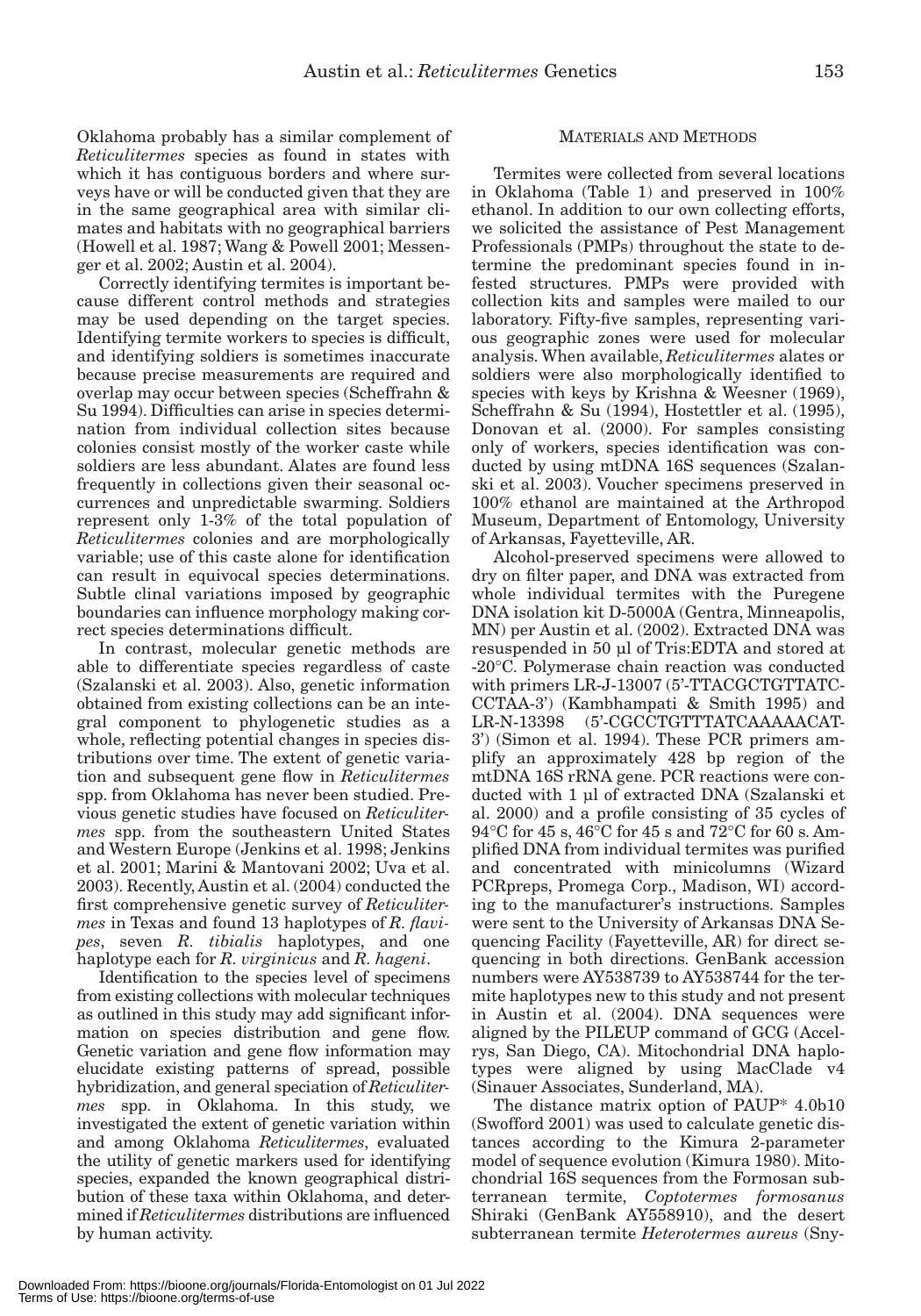| Species                | City                     | County    | Haplotype      | N              |
|------------------------|--------------------------|-----------|----------------|----------------|
| R. flavipes            | Stillwater               | Payne     | Е              | 1              |
|                        |                          | Payne     | E              | $\mathbf{1}$   |
|                        | Spiro                    | LeFlore   | F              | $\mathbf{1}$   |
|                        |                          | McCurtain | F              | $\mathbf{1}$   |
|                        | Norman                   | Cleveland | F              | $\mathbf{1}$   |
|                        | Stillwater               | Payne     | F              | 1              |
|                        | Grove                    | Delaware  | F              | $\mathbf{1}$   |
|                        | Harrah                   | Oklahoma  | G              | $\mathbf{1}$   |
|                        | Stillwater               | Payne     | G              | $\mathbf{1}$   |
|                        | Glenpool                 | Tulsa     | Η              | 1              |
|                        | Mannford                 | Pawnee    | H              | $\mathbf{1}$   |
|                        | Marietta                 | Love      | H              | $\mathbf{1}$   |
|                        | Oklahoma City            | Oklahoma  | Н              | $\mathbf{1}$   |
|                        | Tulsa                    | Tulsa     | Η              | 1              |
|                        | Tulsa                    | Tulsa     | J              | $\mathbf{1}$   |
|                        | Ardmore                  | Carter    | L              | $\mathbf{1}$   |
|                        | Edmond                   | Oklahoma  | L              | $\overline{2}$ |
|                        | Oklahoma City            | Oklahoma  | L              | 3              |
|                        | Slapout                  | Beaver    | L              | $\mathbf{1}$   |
|                        | Stillwater               | Payne     | L              | $\mathbf{1}$   |
|                        | Tulsa                    | Tulsa     | L              | $\mathbf{1}$   |
|                        |                          | McCurtain | L              | $\mathbf{1}$   |
|                        | Oklahoma City            | Oklahoma  | $\mathcal{O}$  | $\mathbf{1}$   |
|                        | Magnum                   | Greer     | N              | $\mathbf{1}$   |
|                        |                          | Greer     | N              | $\mathbf{1}$   |
|                        | Colcord                  | Delaware  | $\mathbf{P}$   | $\mathbf{1}$   |
|                        | Edmond                   | Oklahoma  | $\mathbf P$    | $\mathbf{1}$   |
|                        | Glenpool                 | Tulsa     | $\mathbf P$    | 1              |
|                        | Grove                    | Delaware  | $\mathbf P$    | $\mathbf{1}$   |
|                        | Mannford                 | Pawnee    | P              | $\mathbf{1}$   |
|                        | Oklahoma City            | Oklahoma  | $\mathbf{P}$   | $\overline{2}$ |
|                        | Owasso                   | #Tulsa    | P              | $\overline{2}$ |
|                        | Tulsa                    | Tulsa     | $\mathbf P$    | $\overline{4}$ |
|                        | $\overline{\phantom{0}}$ | Wagoner   | Ρ              | 1              |
|                        | Monkey Island            | Ottawa    | Q              | $\mathbf{1}$   |
| R. hageni              | Fort Towson              | Choctaw   | H1             | $\mathbf{1}$   |
|                        | Grove                    | Delaware  | H1             | $\mathbf{1}$   |
|                        | Jay                      | Delaware  | H2             | $\mathbf{1}$   |
|                        | Fort Towson              | Choctaw   | H2             | 1              |
| R. virginicus          | Jenks                    | Tulsa     | V1             | $\mathbf{1}$   |
| R. tibialis            | Ardmore                  | Carter    | T <sub>2</sub> | $\mathbf{1}$   |
|                        | Magnum                   | Greer     | T <sub>2</sub> | $\mathbf{1}$   |
|                        | Stillwater               | Payne     | T5             | 1              |
|                        | Grove                    | Delaware  | T7             | 1              |
|                        | Goodwell                 | Texas     | T <sub>8</sub> | 1              |
|                        | Owasso                   | Tulsa     | T <sub>8</sub> | $\mathbf{1}$   |
|                        | Tulsa                    | Tulsa     | T <sub>8</sub> | 1              |
| Coptotermes formosanus | Baton Rouge, LA          |           | outgroup       |                |
| Heterotermes aureus    | Santa Rita, AZ           |           | outgroup       |                |

TABLE 1. COLLECTION DATA, AND HAPLOTYPES FOR OKLAHOMA *RETICULITERMES* SPP. AND OUTGROUP TAXA.

der) (GenBank AY380299) were added to the *Reticulitermes* DNA sequences to act as outgroup taxa. The DNA sequences were aligned by the PILEUP program in GCG (Genetics Computer Group, Madison, WI) and adjusted manually. Maximum parsimony analysis on the alignments were conducted with PAUP\* 4.0b10 (Swofford 2001). Gaps were treated as missing data. The reliability of trees was tested with a bootstrap test (Felsenstein 1985). Parsimony bootstrap analysis included 1,000 resamplings and used the Branch and Bound algorithm of PAUP\*. Because there are few published accounts of the occurrence of *Reticulitermes* spp. in Oklahoma, we compiled all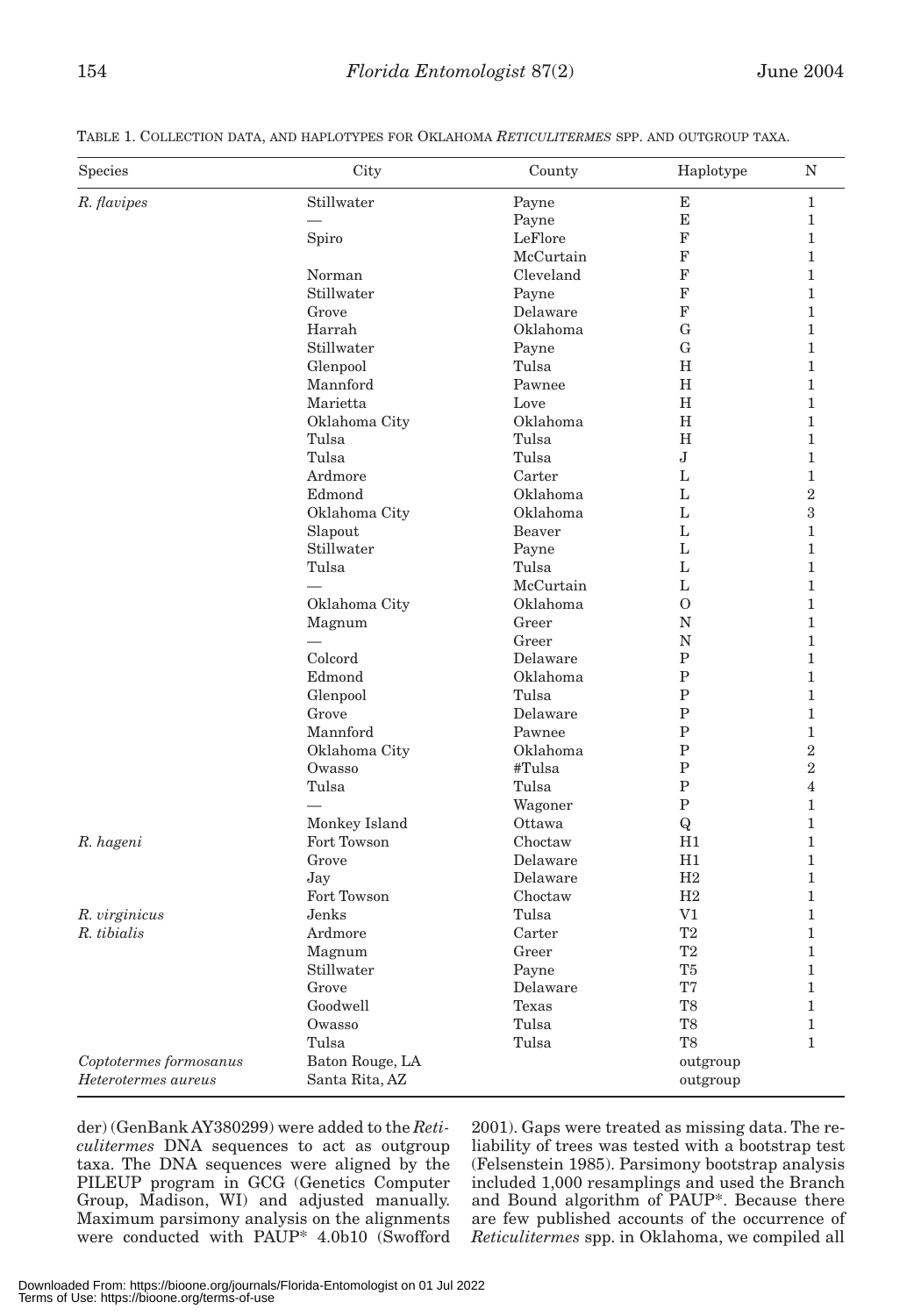available data from existing sources and noted them on our distribution map (Fig. 1).

### RESULTS

DNA sequencing of the 16S rDNA amplicon revealed an average size of 428 bp. The average base frequencies were  $A = 0.41$ ,  $C = 0.23$ ,  $G = 0.13$ , and  $T = 0.23$ . The aligned DNA data matrix, including the outgroup taxa, resulted in a total of 433 characters. Of these characters, 86 (20%) were variable and 46 (11%) were phylogenetically informative. From the DNA sequence analysis of *Reticulitermes* spp. samples from 16 Oklahoma counties, a total of 43 *R. flavipes*, four *R. hageni*, one *R. virginicus*, and seven *R. tibialis* were identified based on species diagnostic nucleotide sites (Szalanski et al. 2003) (Table 1, Fig. 1). Morphological identifications yielded the same species identification as the DNA sequences. An additional 10 counties, were included from published anecdotal accounts, bringing the total number of reported counties in Oklahoma to 24 (Fig. 1).

No genetic variation was observed in *R. virginicus*, while two unique haplotypes were found in *R. hageni*, four in *R. tibialis* and 10 in *R. flavipes* (Table 1). Pairwise Tajima-Nei distances (Tajima & Nei 1984) among *Reticulitermes* taxa ranged from 5.7% between *R. flavipes* and *R. hageni*, to 8.3% between *R. flavipes and R. tibialis*. A total of nine nucleotide sites varied among the 10 *R. flavipes* haplotypes (Table 2) and genetic variation among the *R. flavipes* haplotypes ranged from 0.2 to 1.4% (Table 3). The most common haplotypes were L and P with 10 and 14 representatives, respectively. Within *R. tibialis*, a total of three sites varied among the four haplotypes and variation ranged from 0.2 to 0.7%. Within *R. hageni*, one nucleotide site was variable between the two haplotypes.

Bootstrap analysis of the aligned *Reticulitermes* spp. and the outgroup taxa resulted in a consensus tree with several distinct branches (Fig. 2). These distinct clades included *R. flavipes*, *R. hageni* and *R. virginicus*; and *R. tibialis.* Within *R. flavipes*, haplotypes Q and F formed a distinct clade. For *R. tibialis*, haplotypes T8 and T5 formed a distinct clade relative to the two other haplotypes. There was no genetic structure observed among the *R. hageni* haplotypes in the present study.

#### **DISCUSSION**

This study updates the geographic distribution of, and genetically classifies, the genus *Reticulitermes* in Oklahoma. However, it does not represent a comprehensive survey of *Reticulitermes* spp. in Oklahoma. Rather, it documents new occurrences of *Reticulitermes* spp. in Oklahoma over a large geographic area. In the present study, genetic divergence values were similar to genetic divergence detected in a study of *Reticulitermes* in Texas (Austin et al. 2004). In terms of population structure, a weak relationship was observed between *R. flavipes* haplotypes Q and F. Haplotype F is distributed throughout the central and eastern portions of the state, while haplotype Q was only observed in Ottawa County, which is located in



Fig. 1. Distribution of *Reticulitermes* spp. and haplotypes in Oklahoma. Counties designated with an asterisk represent reported cases of *Reticulitermes* spp. but were not used in our genetic analysis and are merely included to update the current distribution of the genus in Oklahoma.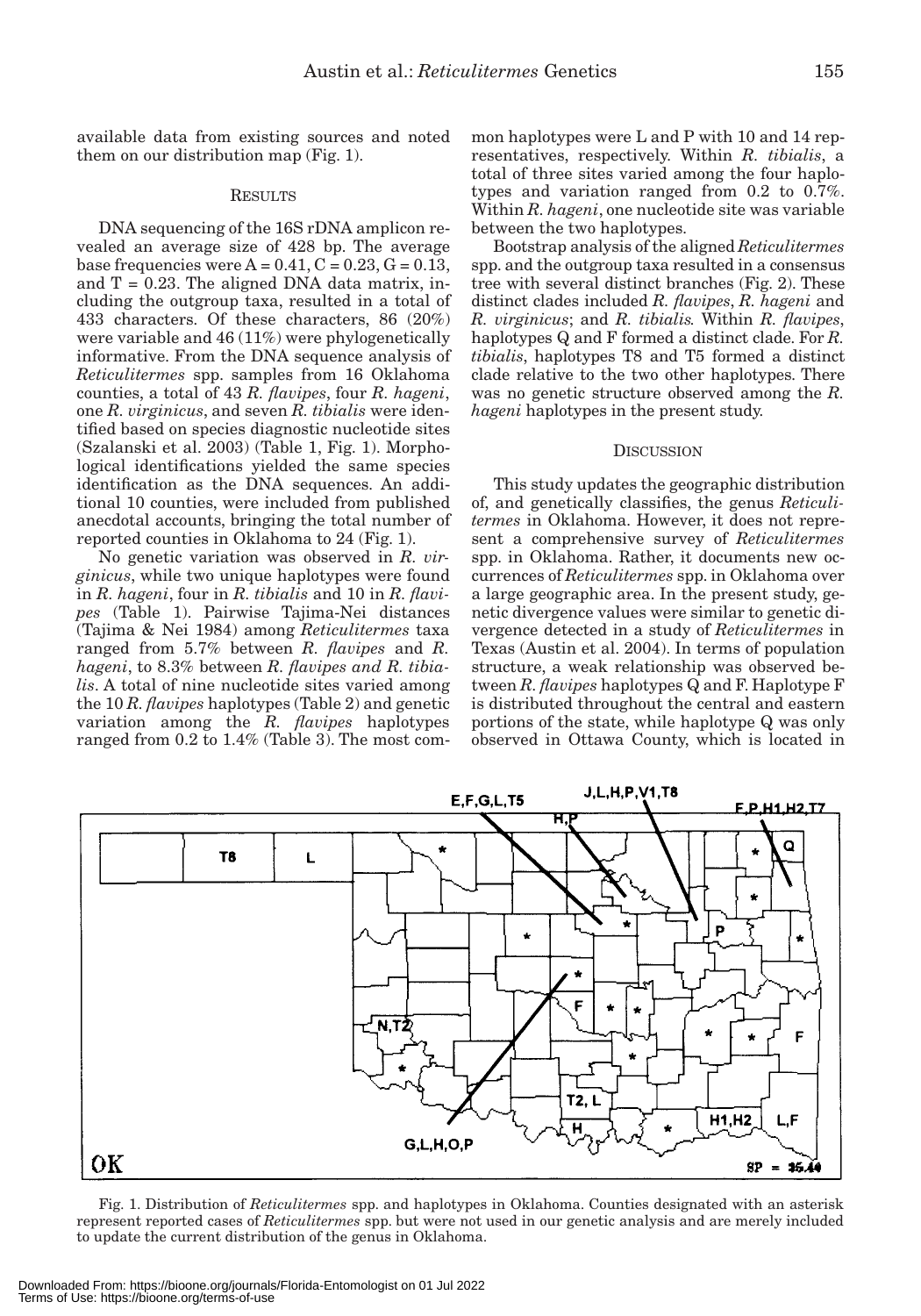| Haplotype | 130    | 131 | 158 | 162    | 168    | 179          | 236                | 271 | 274 |
|-----------|--------|-----|-----|--------|--------|--------------|--------------------|-----|-----|
| E         | Α      | Α   | Α   | G      | Α      | C            | Α                  | т   | G   |
| F         | $\ast$ | $*$ | G   | $*$    | G      | *            | ⌒                  | *   | *   |
| G         | $\ast$ | G   | G   | $*$    | $\ast$ | *            | C                  | C   | *   |
| Η         | $\ast$ | *   | G   | $\ast$ | $\ast$ | *            | ⌒                  | *   | *   |
| J         | $\ast$ | G   | G   | $\ast$ | $\ast$ | *            | ⌒                  | ∗   | *   |
| L         | $\ast$ | $*$ | G   | *      | *      | G            | ⌒                  | ∗   | *   |
| N         | $\ast$ | *   | G   | Α      | *      | m            | ⌒                  | *   | Α   |
| $\Omega$  | Т      | C   | G   | Α      | *      | *            |                    | ∗   | *   |
| P         | *      | $*$ | G   | $\ast$ | $\ast$ | *            | $\curvearrowright$ | С   | *   |
| Q         | *      | Α   | G   | *      | G      | $\mathbf{T}$ | $\curvearrowright$ | *   | G   |

TABLE 2. HAPLOTYPE VARIATION AT NINE NUCLEOTIDE SITES AMONG *RETICULITERMES FLAVIPES* FROM OKLAHOMA.

the northeast corner of Oklahoma. For *R. tibialis* haplotypes T5 and T8 formed a distinct clade, and were collected from two non adjacent counties. In general, there was no population structure for *Reticulitermes* spp. based on genetic haplotypes. Likely reasons for this could be attributed to anthropogenic origins, a lack of nestmate agonism (mixing with non-nestmates imposed by foraging traffic in complex colonies with multiple reproductive centers) (Bulmer & Traniello 2002), or from mixing between different colonies (Clément 1986). In fact, for *R. flavipes*, six of the 10 observed haplotypes (E, F, G, H, J, and L) are shared with Texas. More thorough sampling including termite specimens from more counties are desirable to reveal any existing genetic patterns.

Both *R. virginicus* (Jenks, OK) and *R. hageni* (Grove, OK) were found only in the eastern part of the state where two-thirds of Oklahoma's forest ecosystem consisting of over two million ha of Oklahoma's timberlands (Lewis 2001). This distribution of *R. virginicus* and *R. hageni* in Oklahoma was also observed by Brown et al. (2004). These species are generally found in areas of minimal human disturbance, which may account for their respective occurrences in this study and previous studies. For example, in Arkansas, *R. virginicus* and *R. hageni* are more prevalent in undisturbed habitats (JWA, unpublished). Similarly, the abundance of these species in eastern

Oklahoma may indicate central and western Oklahoma represent an east to west transition zone which delimits the westernmost occurrence of *Reticulitermes* species not commonly known from western U.S. states. Interestingly, Oklahoma *R. tibialis* from Ardmore and Stillwater share haplotypes with *R. tibialis* from Texas (T2 and T5, respectively). Also, two of the three *R. hageni* samples are identical to the only southern subterranean termite haplotype observed in Texas (Austin et al. 2004).

Competition between ecologically similar termite species can lead to coexistence through resource partitioning (Houseman et al. 2001). Given *Reticulitermes* ability to hybridize (Clément 1979) and fuse colonies, the opportunity to observe greater genetic diversity is probable, particularly in sympatric zones, where otherwise strong species isolation mechanisms (behavioral, chemical, or temporal) are inadequate to prevent hybridized mating (Austin et al. 2002). Because colony structure and the spatial organization of foraging *Reticulitermes* spp. is less understood, population studies such as this are important in understanding the complex ecology of subterranean termites and *Reticulitermes* spp. in general. By expanding our genetic investigations of *Reticulitermes* spp. from additional geographic zones, the ecological interactions of this genus can be better understood.

|  |  | TABLE 3. GENETIC DIVERGENCE AMONG <i>RETICULITERMES FLAVIPES</i> HAPLOTYPES (HAP) FROM OKLAHOMA. |  |  |  |
|--|--|--------------------------------------------------------------------------------------------------|--|--|--|
|  |  |                                                                                                  |  |  |  |

| Hap         | Q     | F     | Ρ     | Н     | J     | O     | Е     | G     | N |
|-------------|-------|-------|-------|-------|-------|-------|-------|-------|---|
| $\mathbf Q$ |       |       |       |       |       |       |       |       |   |
| $_{\rm F}$  | 0.002 |       |       |       |       |       |       |       |   |
| P           | 0.007 | 0.005 |       |       |       |       |       |       |   |
| Н           | 0.005 | 0.002 | 0.002 |       |       |       |       |       |   |
| J           | 0.007 | 0.005 | 0.005 | 0.002 |       |       |       |       |   |
| $\Omega$    | 0.009 | 0.007 | 0.007 | 0.005 | 0.005 |       |       |       |   |
| E           | 0.009 | 0.007 | 0.007 | 0.005 | 0.007 | 0.009 |       |       |   |
| G           | 0.012 | 0.009 | 0.005 | 0.007 | 0.005 | 0.009 | 0.012 |       |   |
| N           | 0.007 | 0.009 | 0.009 | 0.007 | 0.009 | 0.007 | 0.012 | 0.014 |   |

Downloaded From: https://bioone.org/journals/Florida-Entomologist on 01 Jul 2022 Terms of Use: https://bioone.org/terms-of-use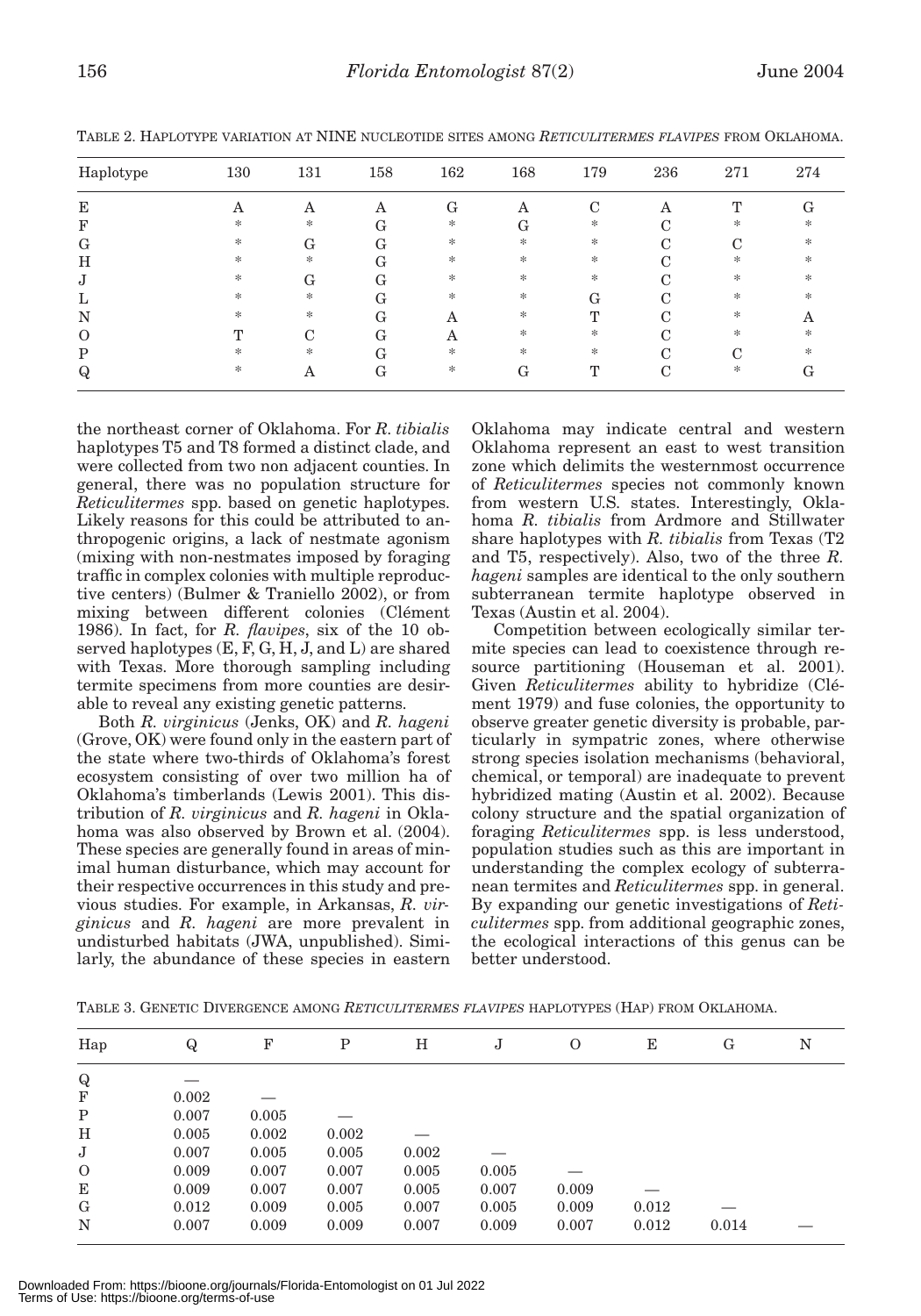

Fig. 2. Single most parsimonious tree during a branch and bound search with PAUP\*. Bootstrap values for 1,000 replicates are listed above the branches supported at  $\geq 50\%$ . Tree length = 121, CI = 0.777.

#### **ACKNOWLEDGMENTS**

We thank contributors who provided specimens, particularly the PMPs of Oklahoma. Special thanks are given to Martyn Hafley (FMC, Philadelphia, PA), Matt Messenger (Dow Agrosciences, Indianapolis, IN) and Paul Baker (University of Arizona) for their contribution of samples. This research was supported in part by the University of Arkansas, Arkansas Agricultural Experiment Station.